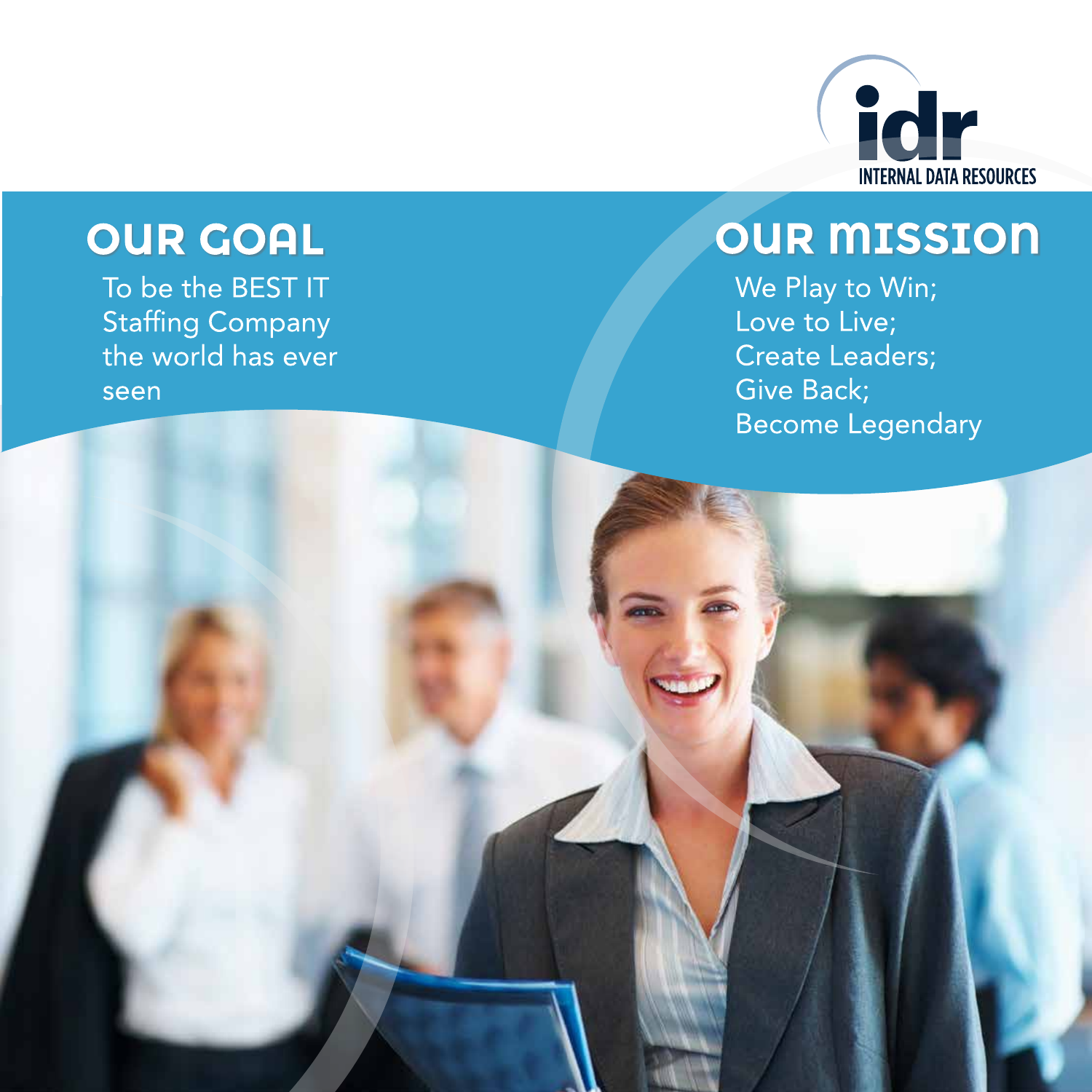## **IDR CORE VALUES**

| <b>FAITH</b>      | <b>PREPARATION</b>    |
|-------------------|-----------------------|
| <b>RESPECT</b>    | <b>ACCOUNTABILITY</b> |
| <b>INTEGRITY</b>  | <b>TEAMWORK</b>       |
| <b>COMMITMENT</b> | <b>SERVICE</b>        |
| <b>LOVE</b>       | <b>TOUGHNESS</b>      |
| <b>KNOWLEDGE</b>  | <b>FUN</b>            |
| <b>EXCELLENCE</b> | <b>FITNESS</b>        |
|                   |                       |

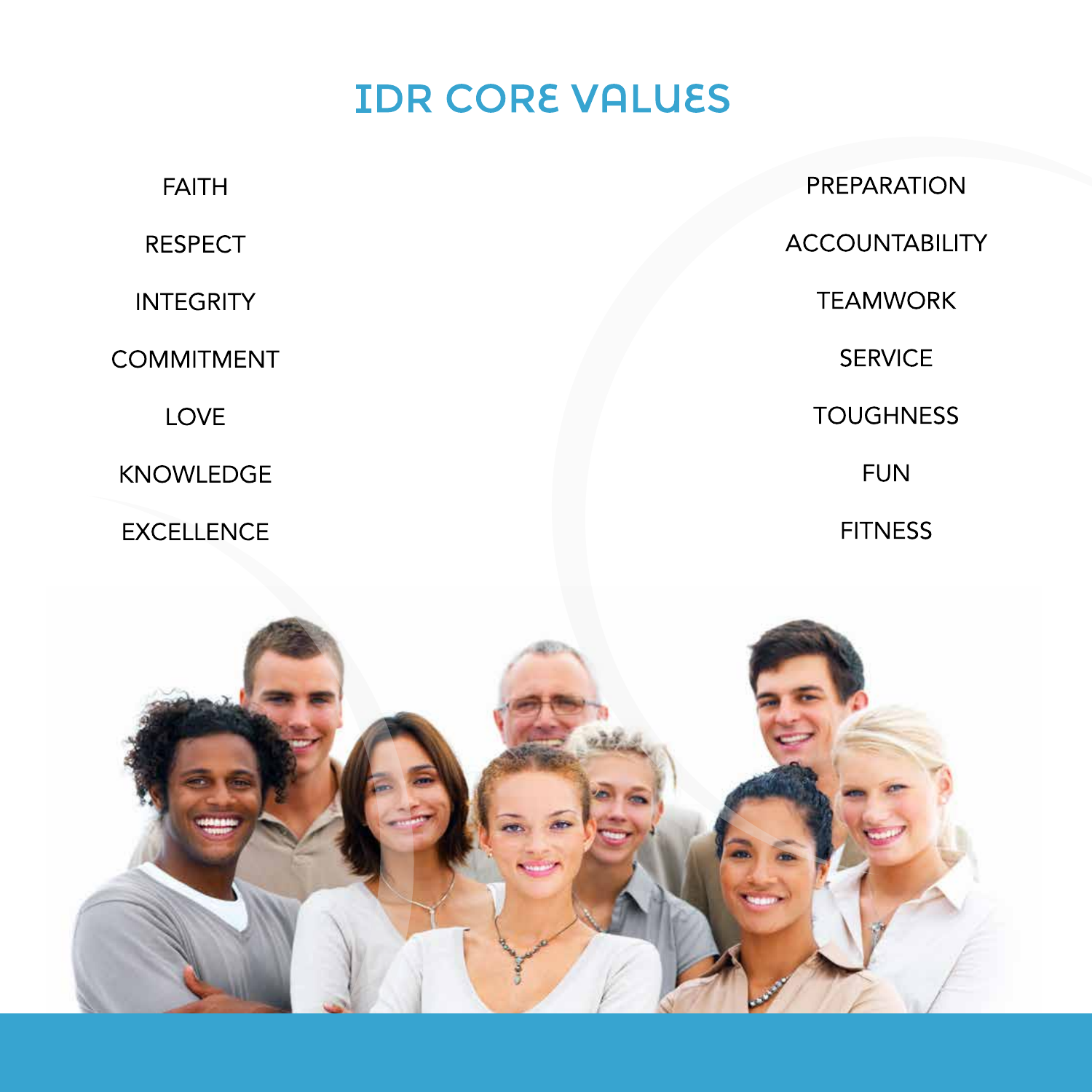#### The Inside View

IDR understands the foundation of future growth is its people. For this reason we focus on hiring performance driven individuals who are committed to both personal and professional development. We allow our employees to reach their potential by providing a merit based culture that is supported by extensive training, one on one coaching, and formal leadership development programs.

#### What We Look For

It's important that we find the people who embody our mission. We're looking for:

Passionate people Intensely goal oriented, in fact, fanatical! Competitive with the will to win, at everything! 100% acceptance of responsibility for results Do not take "No" personally Impeccably honest Bright and resourceful

#### IT Staffing: Did you know?

It's a \$24.2 billion industry and is expected to grow 7% in 2014. 13 million people are employed by staffing agencies each year. Staffing agencies have provided 750,000 new jobs to the I.S. economy since the recession. 35% of U.S. companies used a staffing agency in the past 12 months. 3 million temporary employees go to work everyday

#### Here are some of our most recent accomplishments

Awarded 2011 Best Places to work by Atlanta Business Journal Named 2013 Healthiest Employer by Dallas Business Journal Recognized as 2012 Staffing Partner of the Year by Nashville TANS Inavero's 2014 Best of Staffing® Client and Talent Award Winner Inavero Best of Staffing Winner in both Client and Talent satisfaction for 2015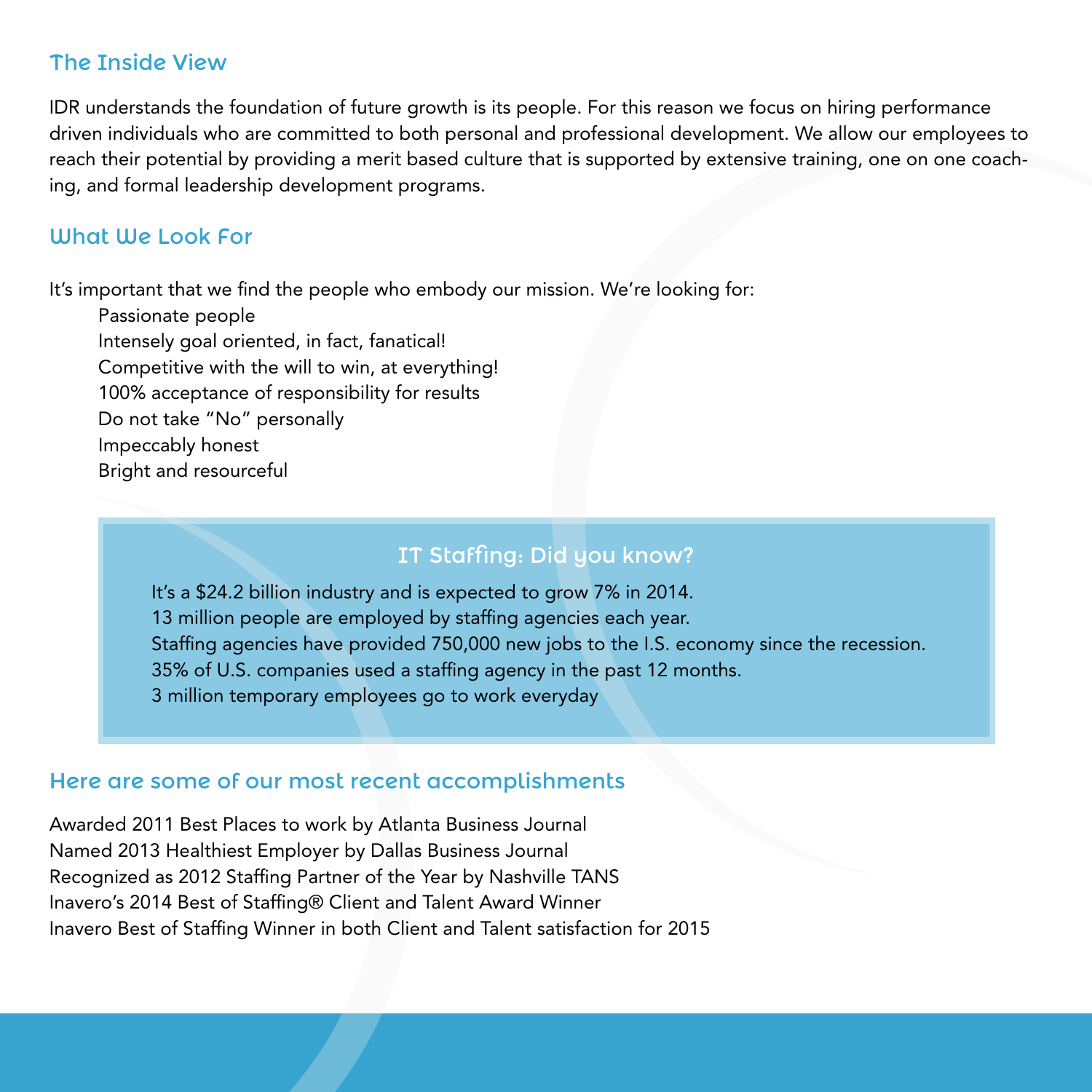#### The Numbers

### \$200,000

#### Earning of Top Producers

Top producers have earned \$150,000-\$200,000 within three years of working at IDR. On average, a first year employee will earn \$45,000-\$65,000. Unlike most of our competitors, we allow you to earn commission from day one. We also offer a competitive base, performance bonuses and an all expense paid trip to Mexico through our Annual Sales and Recruiting Contest. Our compensation is based on performance, and we firmly believe in rewarding hard work.

62% Increased Client Base

In the last year, we have increased our account base by 62% with Fortune 500 and cutting edge mid-market companies. Our commitment to Service Excellence, passion to serve our Clients and dedicated Sales and Recruiting teams allow us to grow and succeed in our field.

50% Promotion Rate

IDR's vision is to become a National Powerhouse and an Industry Leader. To do this, we must open new offices and double the size of our Sales and Recruiting teams in the next few years. We have already experienced a tremendous amount of growth as proven by our 50% promotion rate thus far this year, and the year isn't over

yet.

96 ESOP Participants

Our Employee Stock Ownership Program is one of our biggest differentiators as there are only 11,000 in the U.S. The ESOP gives employees the ability to earn shares of the company based on performance and tenure. This year we have 96 stockholders who will be rewarded as IDR grows; and in the next five years, we want to increase our stock by 50%.